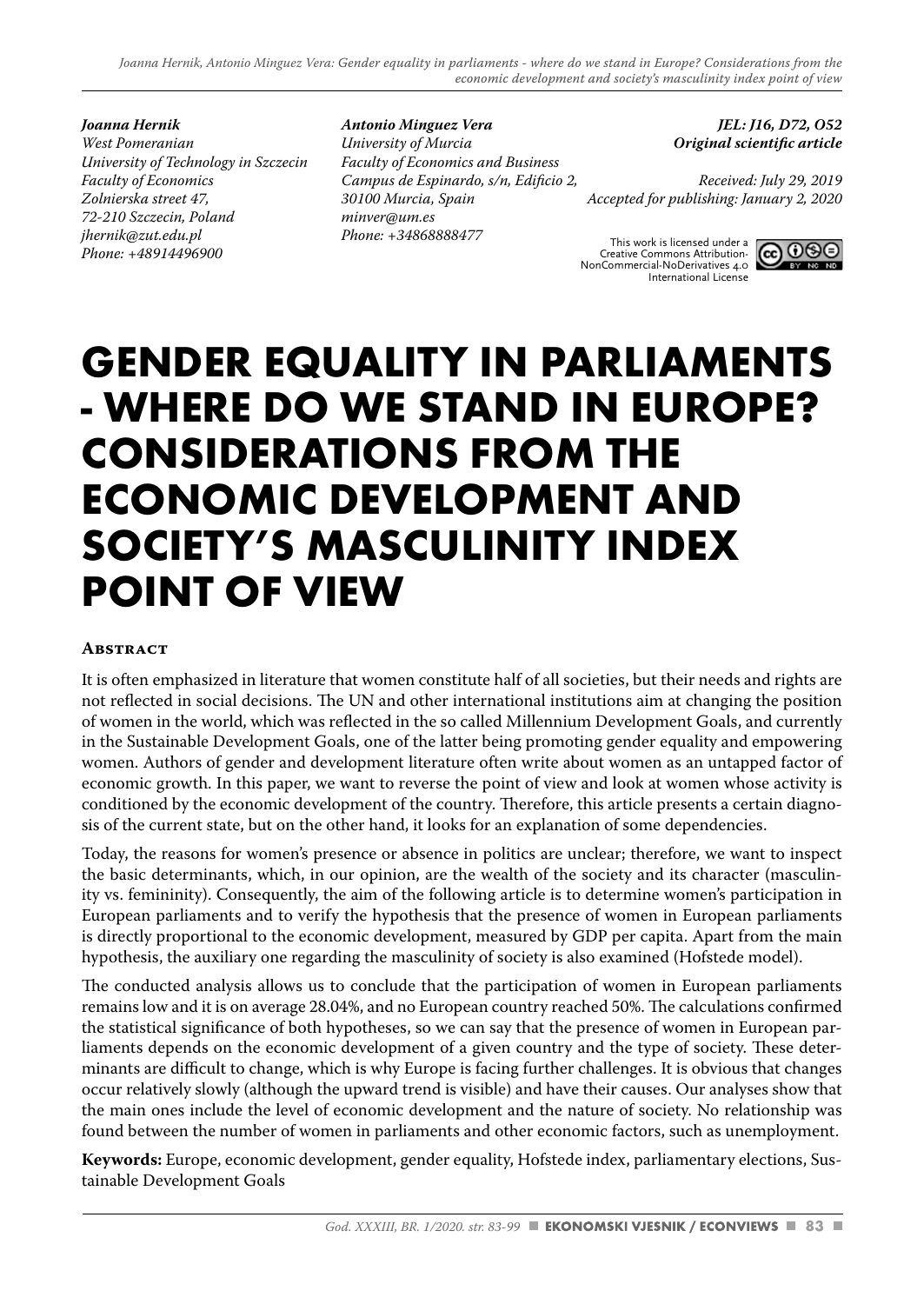# *1. Introduction*

Despite the fact that the awareness of the role of women in politics and the complexity of this issue have been growing recently, there are still few studies proving specific dependencies. Furthermore, there are no works covering Europe as a whole (i.e. 51 countries and disputed territories). Therefore, this article provides novel insights into the debate on women in politics by combining two elements: economic development and masculinity index of societies.

In 2019, Europe celebrated the centenary of women's rights in politics. However, women's participation in political and social life remains an ongoing issue. In most countries, women are underrepresented in the political arena and face difficulties in obtaining public positions. The gender equality index elaborated by the European Institute for Gender Equality in order to measure the differences between genders over time shows that although "power" is an area where the most progress has been made in the recent years, it is also an area in which the gender gap remains the largest $^{\text{1}}$ . This issue is tackled by various organizations, such as the UN. In September 2000, world leaders met in the UN headquarters in New York to adopt the United Nations Millennium Project. It was decided that by 2015, eight Millennium Development Goals should have been reached. These were: to eradicate extreme hunger and poverty; to achieve universal primary education; to promote gender equality and empower women; to reduce child mortality; to improve maternal health; to combat HIV/AIDS, malaria and other diseases; to ensure environmental stability, and to create a global partnership for development<sup>2</sup>. The issues concerning women and their rights had already been debated in an international forum, for example at the UN General Assembly in December 1952, when the Convention on the Political Rights of Women was approved.

As the development paradigm began to change course towards sustainability (Frajman-Jakšić et al., 2010), Sustainable Development Goals were adopted in January 2016, covering as many as 17 areas<sup>3</sup>, among them: no poverty, zero hunger, good health and well-being, quality education, decent work and economic growth, and gender equality. The aforementioned Development Goals are the continuation of the Millennium Development Goals and they should be reached by 2030, thus the work on

the position of women in economy and politics will be continued.

The data and analyses presented in the Millennium Development Goals Report 20154 prove that owing to targeted interventions, sensible strategies, sufficient resources, and political will, even the poorest countries can make great progress. For instance, the number of school-age children who could not go to school dropped by almost half worldwide – from 100 million in 2000 to about 57 million in 2015. Despite successes, it turns out that goal #3 (Promoting gender equality and empowering women) is difficult to achieve. That is because women are still facing discrimination in access to economic assets or in the area of public decision making (Braunstein, 2008). Moreover, women live in poverty more often than men do<sup>5</sup>, which stems from the fact that women are still at a disadvantage in the labour market compared to men. On a global scale, about 75% of men of working age have employment, compared to only 50% of women. What is more, on average, women earn 24% less than men<sup>6</sup> (Booth et al., 2003; Gherghina, 2015). In many countries, women with the same education as men have higher unemployment rates and therefore find it more difficult to access job offers. On the other hand, women live longer and should gain more authority and reputation (Hinek et al., 2019). Thus, despite evident progress in achieving the Millennium Goals, the area of gender equality still requires attention and work, especially in terms of enabling women to make independent decisions in private and public life.

The arguments for gender balance in economy and politics are numerous and show that women can positively influence politics and societies themselves. Therefore, for example, the EU has committed itself to achieving gender balance in political representation and participation in justice, equality and democracy. Member States have been given specific recommendations on how to achieve this objective, including actions that the EU institutions, national governments, political parties, civil society, and the media can take. Today, the European Union comprises 28 countries, but outside the EU, there are 22 other European countries that are also undertaking similar initiatives. Therefore, the aim of this article is to determine the degree of women's participation in European parliaments, which will show the implementation of one of the main Millennium Goals. Our research included all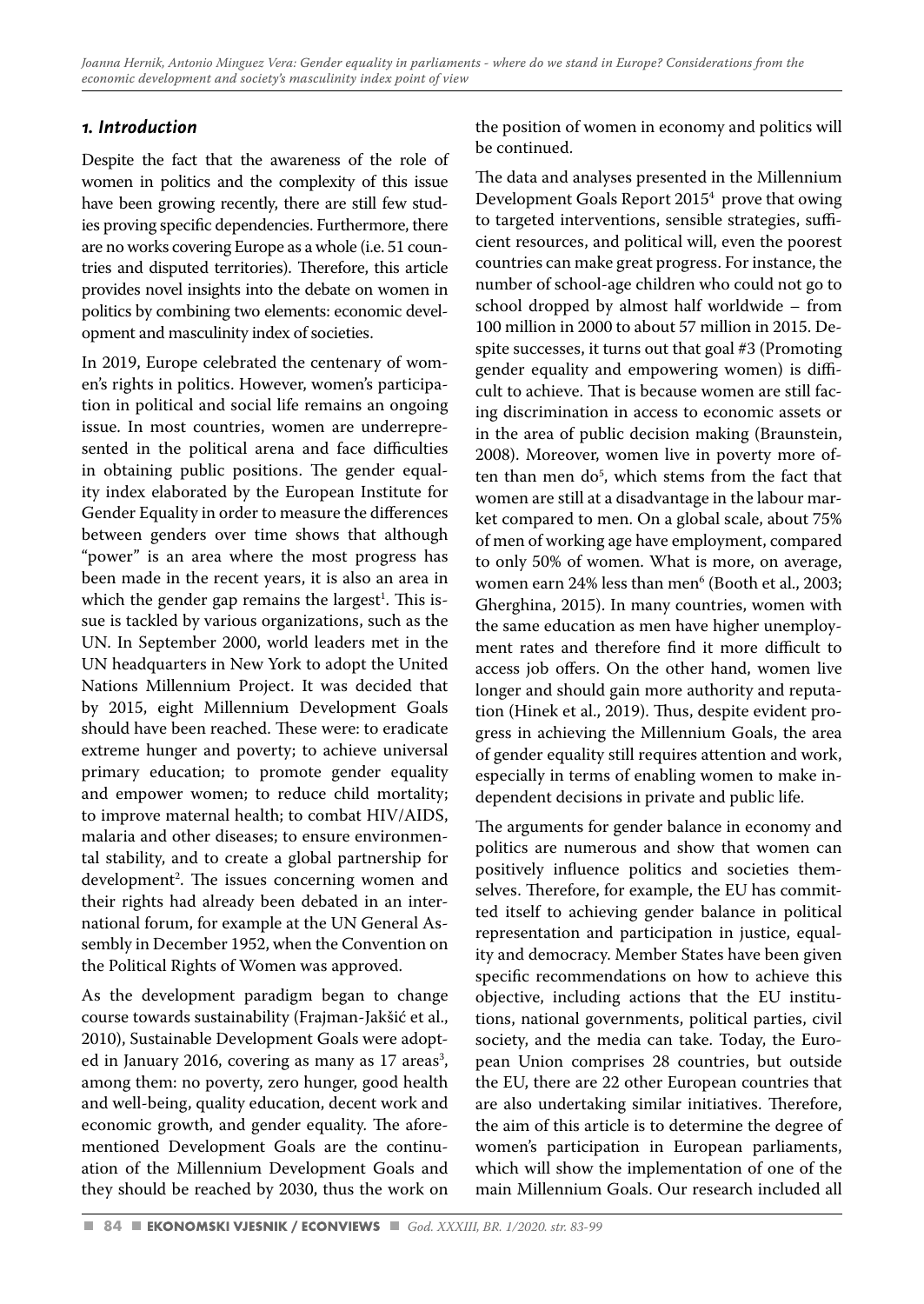countries and territories (including disputed ones) of Europe.

Today we can observe the shortage of women in public life, and, on the other hand, the need to obtain a certain critical mass that determines whether the voice of women in parliaments and politics will matter (Wängnerud, 2009; Krook, 2015). It is the analysis of this critical mass that is the keynote in this article. As Dingler et al. (2019) say, women in parliaments change the policy, and thus the future of a given society. For example, feminist issues are more often brought to the fore, as well as childcare, access to employment and equal pay, participation of women legislators in selected assemblies, balanced private and professional life, holidays, social security, and so on. This seems to be an important issue, and that is why it is raised in many national forums, as well as included in the mentioned Millennium and Sustainable Development Goals. These are the reasons for addressing this topic in our article.

As today the reasons for women's presence or absence in politics are unclear, we want to examine the basic determinants, which, in our opinion, are the wealth of the society and its character. Despite the fact that the awareness of the role of women in politics and the complexity of this problem have been growing recently (Krook, 2015; Coller et al., 2018), there are still few studies proving specific dependencies. Furthermore, there are no works covering Europe as a whole. Therefore, in these two aspects we see the value of this work.

## *2. Literature review*

## *2.1 Participation of women in parliaments*

Views on the existing division of power and opinions as to whether there should be more women in decision-making positions are very diverse and conditioned by many factors, including gender. According to Felger and others (2017), the arguments for making more women present in politics can be divided into six groups: 1) justice argument, according to which women constitute about half of the population, and therefore have the right to be represented as such; 2) experience argument – because women's experiences differ from men's experiences, hence they should be represented in discussions leading to the creation and implementation of policies; 3) interest argument, stating that the interests of men and women are often different and even contradictory, and therefore women are needed in representative institutions to express the interests of their group; 4) the critical mass argument, stating that in order for the role of women to be noticed, their presence must reach a certain critical mass; 5) symbolic argument: women are attracted to political life if they have the right role models; 6) democracy argument that equal representation of women and men strengthens the democratization of governance both in countries undergoing political changes and in well-established democracies7 . Gender researchers have repeatedly pointed out that the decisions of women's representatives to provide public goods are different than those of men, and that women's decisions are more likely to address issues that are of importance to voters (Kabeer, Natali, 2013; Coka et al., 2017).

Research of Henderson and Jeydel (2014) show that women reach political positions in four ways:

- 1) Political family women on this path come from families with long histories of political engagement.
- 2) Substitution women who take over positions, often temporarily, after their recently deceased fathers, husbands, or brothers.
- 3) Party member women start at the bottom of the political ladder and work their way up, performing necessary functions to show their loyalty and usefulness to the party.
- 4) Political outsider women usually lack political experience, but they keep up with new political changes and are an alternative to the status quo.

L. Wängnerud (2009), who focuses on women in parliaments in established democracies, writes that nowadays there is a global quota trend. This is due to the fact that equal voting rights are not strong enough to guarantee participation of women in parliaments, and there must also be direct equality among those elected to office. Currently, the threshold for the representation of women or men in any decision-making body in public and political life in the European Union is set at 40%8 . In other European countries, those decisions are the responsibility of parliaments, which can adopt legislation and establish institutions to monitor the situation of women (Elomäki, 2015; Sophia, 2016). Some countries, such as Slovenia and France, made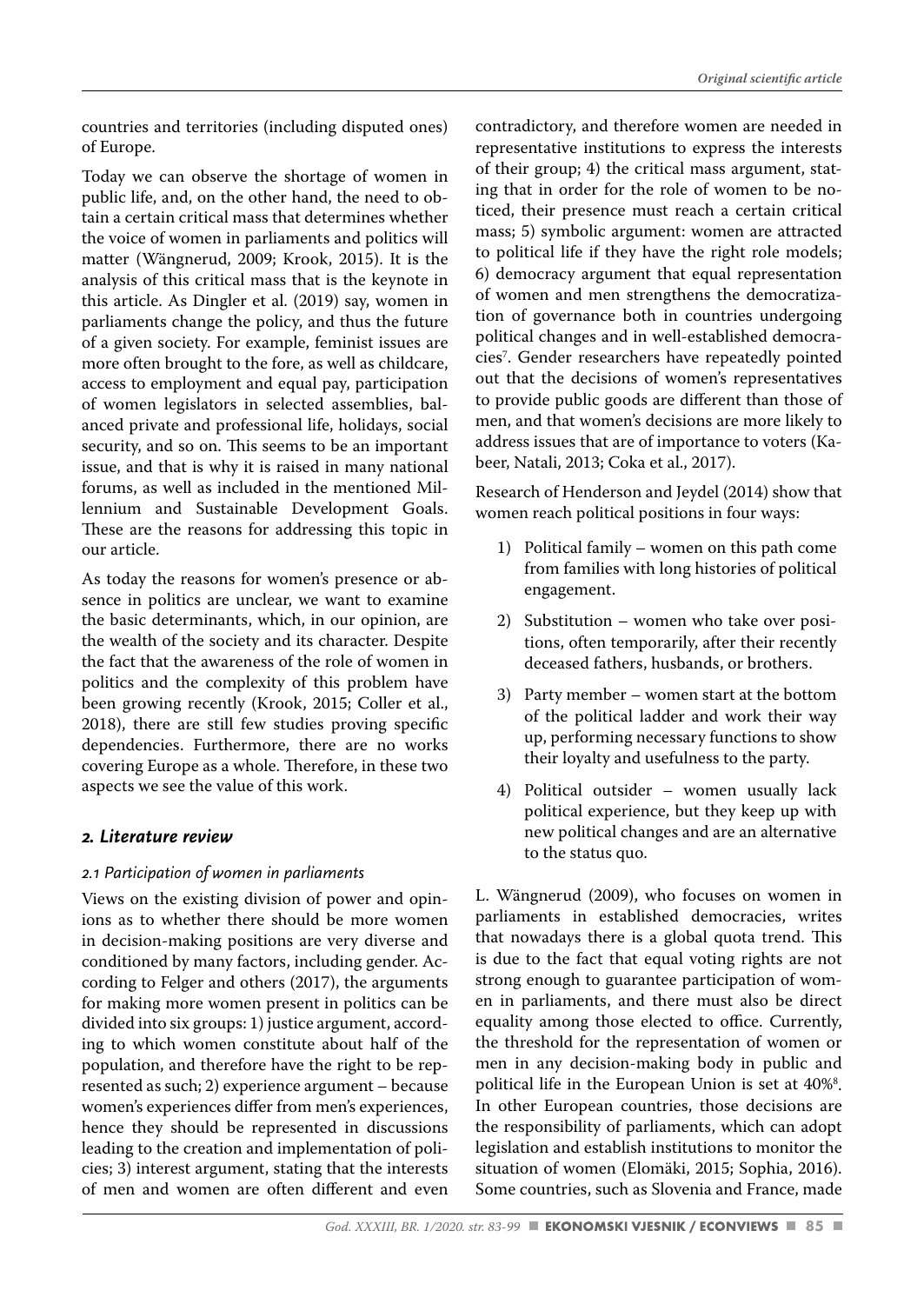significant progress, but the fact that the results of other countries have worsened shows that the increase in women's political representation is not necessarily permanent and obvious.

It would seem that the model for other European parliaments should be the EU Parliament – however, here, too, there are fewer women than men: only 35.8%9 (Macedo, Santos, 2013). Although admittedly in Europe much has been achieved in this respect, taking Finland as an example, where already in 1906 Finnish women were the first to gain the privilege to vote, and the first women in the world with the right to stand for election to parliament in full terms (Franceschet et al., 2019).

Nonetheless, it should be noted that there are two types of representation to be achieved through gender equality: descriptive and substantive<sup>10</sup>. According to descriptive representation, the aim is to achieve the required number of women in political leadership, and the presence of women in politics is important in itself because it gives legitimacy to the governing institutions. On the other hand, substantive representation analyses the results that may be achieved owing to a better representation of women and emphasizes that women's participation increases the probability that both the interests of women will be appropriately represented and the governing institutions will work more effectively thanks to distinctive women and their styles of governance. However, as has been mentioned, one hundred years after the suffragettes' protests, gender equality in politics has still not been achieved (Galligan, Coleman, n.d.).

## *2.2 Women vs. political system of the state*

Today there is a wealth of literature on gender relations and democratic consolidation in Central and Eastern Europe, discussing the ways in which gender inequalities have been built and later overcome (Hughes and Paxton 2008; Rueschemeyer and Wolchik, 2009; Kubbe, 2018; Chiva 2018). Undoubtedly, changes have been observed throughout Europe in recent years, as according to Chiva (2005, 2018), after the first election after the fall of socialism, the participation of women in the lower legislative chambers of post-communist countries ranged from 4.6% in Romania to 10% in the Czech Republic and 15% in Latvia. Currently (2019), it is 18% in Romania, 18.9% in the Czech Republic, and 30% in the unicameral parliament of Latvia. Initially, research would explain the absence of women in politics as stemming from the lack of political ambitions in women. However, it is now recognized that other, more complex structural and social barriers make it difficult for women to fulfil their electoral mandates or to gain access to managerial positions (Austen, Mavisakalyan, 2016). There are also more specific obstacles for various groups of women based on their age, social class, ethnicity, religion, disability, or sexual orientation. S. Austen and A. Mavisakalyan (2016) argue that women's representation in parliament is higher in countries whose constitutions protect the citizens against discrimination based on gender, i.e. in countries where the prohibition of discrimination is enshrined in the highest legal act. Thus, the presence of women in politics, as well as in the economy, is not only a result of ambition or lack thereof, but also of the adopted political solutions (Beaurain, Masclet, 2016).

#### *2.3 Women vs. socio-economic development*

It should also be noted that there is a strong correlation between women and socio-economic development, as discussed by Jütting (2006) and Simsek (2014). They emphasize that on the one hand, women can stimulate economic development, and on the other hand – the socio-economic status of women depends on a given economy's level of development. In other words, the relation between women and development is directly proportional and reflexive, because for example increased employment of women can increase the average level of income in society. The economic role of women naturally depends on other conditions, such as the family model and family code, a woman's physical independence, civil liberties, as well as property rights (Beugelsdijk et al., 2017; Ndinda, Ndhlovu, 2018; Arif, 2019).

The gender and economic development literature highlights a correlation of different factors that constrain women's representation in politics. Spark et al. (2019) say that without a doubt, women lack sufficient financial resources to compete with men, which is connected to family wealth and education possibilities. Institutional barriers, including the educational systems and economic systems, favour male candidates. Finally, culture and religion are important as well, because they shape attitudes which work against candidates, and often they restrict women's participation in the job market and public sphere to the 'traditional' place in the society.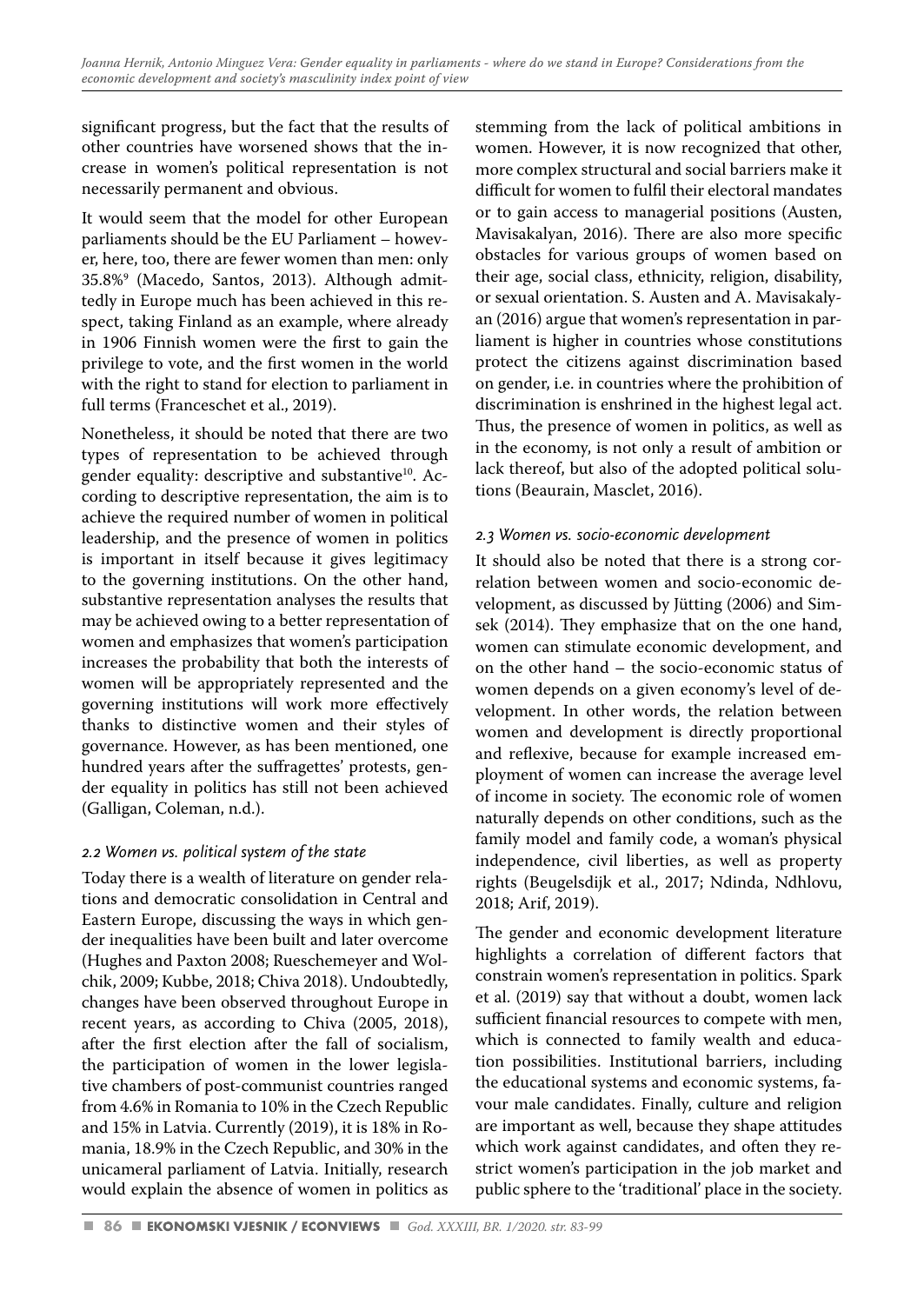As Gwiazda (2017) writes, in communist states gender equality was declared (everyone worked for the benefit of the party and the country), and yet there were no women in senior political positions. This was a result of traditional gender roles, which is reflected in the masculinity index designed by G. Hofstede (2001). Thus, the issue of the presence of women in parliaments is also associated with the masculine nature of a given society (Dimitrov, 2014; Minkov, 2018). Of course, the question of masculinity should be approached more broadly, so one needs to take into account the generally understood culture of the place. This means that religion, values, perception of the future, attitude to authorities and power, and so on, are important and they shape the roles of men and women. It should be remembered that the Hofstede model is not perfect, because it was based on a white middle-class male study, and ignores e.g. non-cultural determinants and level of gender emancipation (Touburg, 2016; Minkov, 2018). The model is also criticized for the lack of presence of women in its creation, as if women did not create a national culture (Moulettes, 2007); however, the general assumptions were repeatedly verified and its usefulness has been confirmed (Gorodnichenko, Roland, 2011; Minkov, 2018). Hofstadter's study led to the extraction of a specific "cultural key" that was assigned to a given country. The factors identified in the model are individualism and collectivism, distance to power, avoiding uncertainty, and a tendency to adapt to the prevailing conditions.

#### *2.5 Gender inequity consequences*

It is often emphasized in literature that women constitute half of all societies, but their specific needs and rights are not reflected in politics and social decisions (Elomäki, 2015). One can even talk about societies that are oppressive towards women, where sexism constantly draws attention to the differences between men and women to the disadvantage of the latter (Brennan, 1988; Hughes, Paxton 2008; Wejnert, Rodriguez, 2015). Such an approach later results in differences in the socio-economic status of men and women (Simsek, 2014). Moreover, the socially accepted gender inequality might diminish women's access to employment, financial services, education, and health care, and of course also the access to higher managerial positions, including politics<sup>11</sup> (Kabeer, Natali, 2013; Polman,

2017). Therefore, gender inequity has many social and economic consequences, and of course, it is inefficient because it does not maximize productive capacity, but on the other hand - it does not allow equal opportunities to come true in life. According to Kabeer and Natali (2013), it results from the fact that when women are set aside of the salaried labour market, mediocre labour force quality will be lesser than if they are not, as more creative and hardworking female workers are kept from work in favour of less effective male employees. As a result, societies must deal with unused labour, worse economic development, and unfulfilled aspirations of people. These consequences also apply to the sociopolitical sphere.

#### *3. Methodology*

#### *3.1 Data*

Our intention was to explore all countries and territories forming Europe. Therefore, we collected the data for Albania, Andorra, Austria, Azerbaijan, Belarus, Belgium, Bosnia and Herzegovina, Bulgaria, Croatia, Republic of Cyprus, Turkish Republic of Northern Cyprus, Czech Republic, Denmark, Estonia, Finland, France, Georgia, Germany, Greece, Hungary, Iceland, Ireland, Italy, Kazakhstan, Kosovo, Latvia, Liechtenstein, Lithuania, Luxembourg, North Macedonia (FYROM), Malta, Moldova, Monaco, Montenegro, Netherlands, Norway, Poland, Portugal, Romania, Russia, San Marino, Serbia, Slovakia, Slovenia, Spain, Sweden, Switzerland, Transnistria (Transnistrian Moldovan Republic), Turkey, Ukraine, and United Kingdom. In total, there are 51 countries and territories (Table 1), and the data reflecting the situation in parliaments are from 2019, while the data on economic situation are from 2018.

Data sources were as follows:

- 1) In case of GDP, data they were extracted from CIA World Factbook<sup>12</sup>, and from OECD13.
- 2) Indicators regarding masculinity of societies were taken from Hofstede Insights<sup>14</sup>.
- 3) Data on countries' populations were retrieved from Population of the world and countries<sup>15</sup>.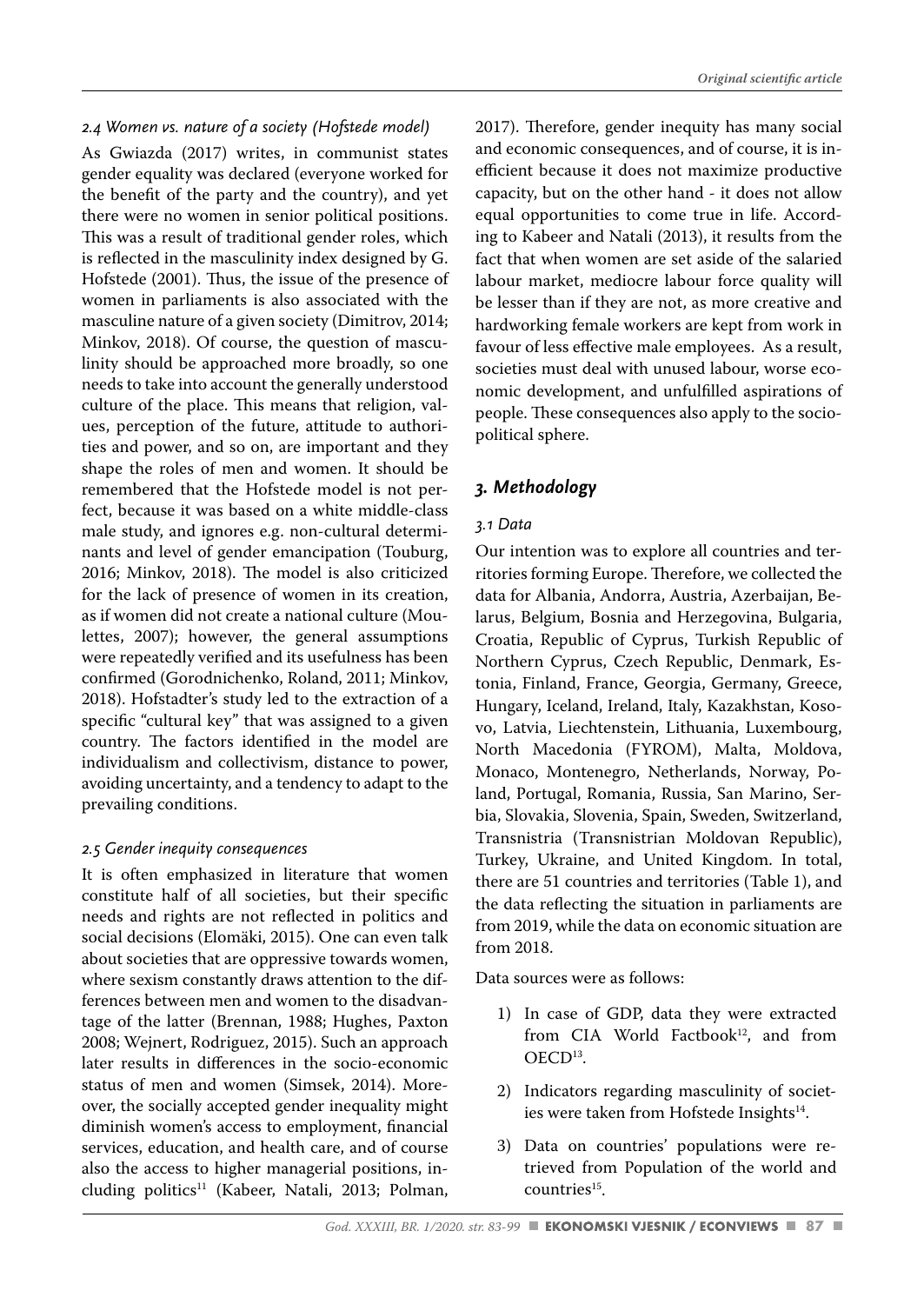4) Data on parliaments were extracted from PARLINE database on national parlia $ments<sup>16</sup>$ .

The possibility of making independent decisions and participating in political life has its reflection in parliaments, therefore the number of women in the upper and lower houses can be an indicator of gender equality, as well as the general development of society, which refers to the Table 1.

*Table 1 The division of European countries according to the percentage of women in parliaments (n=51)*

| Countries -<br>group under<br>20% | Share of<br>women<br>$\left[\text{in } \% \right]$ | <b>Countries</b><br>$-$ group<br>between 20<br>and 29.9% | Share of<br>women<br>$\left[\text{in } \% \right]$ | <b>Countries</b><br>$-$ group<br>between 30<br>and 39.9% | Share of<br>women<br>$\left[ \text{in } \% \right]$ | Countries -<br>group over<br>40% | Share of<br>women<br>$\left[ \text{in } \% \right]$ |
|-----------------------------------|----------------------------------------------------|----------------------------------------------------------|----------------------------------------------------|----------------------------------------------------------|-----------------------------------------------------|----------------------------------|-----------------------------------------------------|
| Transnistria                      | 4.65                                               | Czech<br>Republic                                        | 20.64                                              | Latvia                                                   | 30                                                  | Norway                           | 41.42                                               |
| Ukraine                           | 11.58                                              | Slovakia                                                 | 20.67                                              | Kosovo                                                   | 31.67                                               | Finland                          | 42.5                                                |
| Hungary                           | 12.06                                              | Moldova                                                  | 20.79                                              | Germany                                                  | 32.01                                               | Sweden                           | 46.71                                               |
| Georgia                           | 14.67                                              | Lithuania                                                | 21.99                                              | Netherlands                                              | 32.89                                               |                                  |                                                     |
| Malta                             | 14.93                                              | Kazakhstan                                               | 22.08                                              | <b>Belarus</b>                                           | 33.13                                               |                                  |                                                     |
| Liechtenstein                     | 16                                                 | Ireland                                                  | 22.15                                              | Italy                                                    | 34.65                                               |                                  |                                                     |
| Russia                            | 16.12                                              | Slovenia                                                 | 22.31                                              | Austria                                                  | 34.84                                               |                                  |                                                     |
| Azerbaijan                        | 16.8                                               | San Marino                                               | 23.33                                              | Portugal                                                 | 36.52                                               |                                  |                                                     |
| Turkey                            | 17.48                                              | Montenegro                                               | 23.46                                              | France                                                   | 36.76                                               |                                  |                                                     |
| Tur. Rep. of<br>Cyprus            | 18                                                 | Poland                                                   | 24.82                                              | Serbia                                                   | 37.65                                               |                                  |                                                     |
| Gre. Rep. of<br>Cyprus            | 17.86                                              | Luxembourg                                               | 25                                                 | Andorra                                                  | 37.93                                               |                                  |                                                     |
| Greece                            | 18.67                                              | Bulgaria                                                 | 25.83                                              | Denmark                                                  | 37.99                                               |                                  |                                                     |
| Bosnia and<br>Herzeg.             | 19.3                                               | Switzerland                                              | 28.05                                              | Iceland                                                  | 38.1                                                |                                  |                                                     |
| Romania                           | 19.57                                              | United<br>Kingdom                                        | 29.06                                              | N. Macedonia                                             | 38.33                                               |                                  |                                                     |
| Croatia                           | 19.87                                              | Monaco                                                   | 29.17                                              | Belgium                                                  | 39.05                                               |                                  |                                                     |
|                                   |                                                    | Albania                                                  | 29.29                                              | Spain                                                    | 39.45                                               |                                  |                                                     |
|                                   |                                                    | Estonia                                                  | 29.7                                               |                                                          |                                                     |                                  |                                                     |
|                                   |                                                    |                                                          |                                                    |                                                          |                                                     |                                  |                                                     |

*Source: Own calculations based on PARLINE database on national parliaments, http://archive.ipu.org/parline-e/parlinesearch.asp (Accessed on: April 20, 2019).*

Unfortunately, not all information was accessible for all countries, which is why we had to remove from the final sample 16 countries for which the masculinity index or GDP was not calculated. The final sample includes 36 countries (Fig. 1).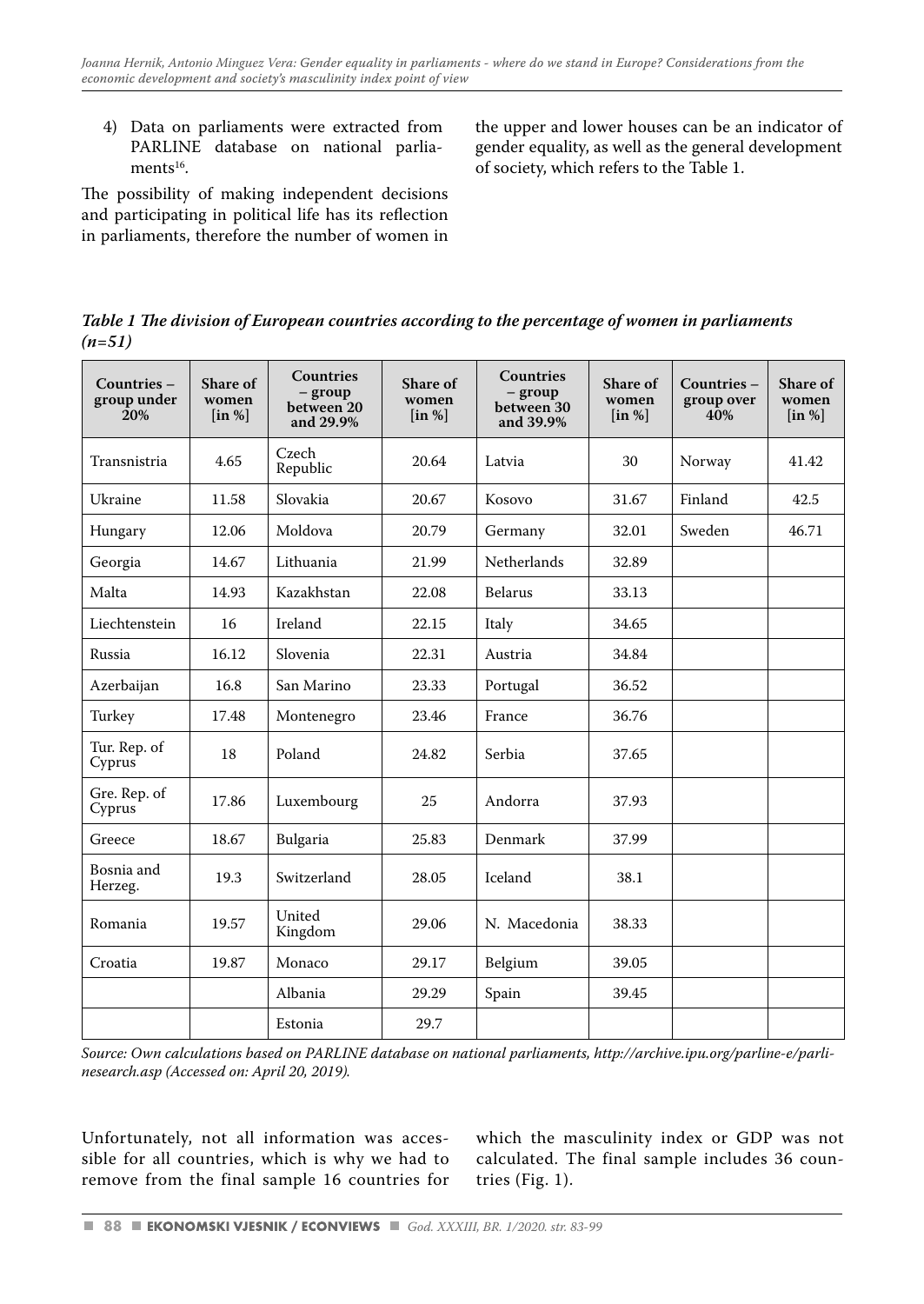

*Figure 1 Women in the parliaments of selected European countries (in %; n=36)*

Source: Own calculations based on PARLINE database on national parliaments, *Source: Own calculations based on PARLINE database on national parliaments, http://archive.ipu.org/parline-e/parli*http://archive.ipu.org/parline-e/parlinesearch.asp (Accessed on: April 20, 2019). *nesearch.asp (Accessed on: April 20, 2019).*

#### *3.2 Research procedure*

Firstly, using the official websites, we collected data about parliaments – in particular, data on the number of houses, total number of members, and number of women. It is significant that all law, in the parliaments of the European European countries and the disputed territories which deem themselves developed and have the countries of the disputed territories which deem themselves developed and have their own parliaments (there are no countries without parliamentary systems, with the than men. Determinants of such a situa exception of the Vatican City). The data on GDP be discussed, but it seems that among and data about all Hofstede dimensions (power distance, individualism, masculinity, uncertainty development and masculinity i data about parliaments – in particular, data on We conclude that despite numerous educational

avoidance, long-term orientation, and indulgence) were collected as well.

campaigns, political appeals, and changes in the law, in the parliaments of the European countries which deem themselves developed and providing equal opportunities, there are still fewer women than men. Determinants of such a situation could be discussed, but it seems that among the main ones are those mentioned earlier: the economic development and masculinity index. Therefore, we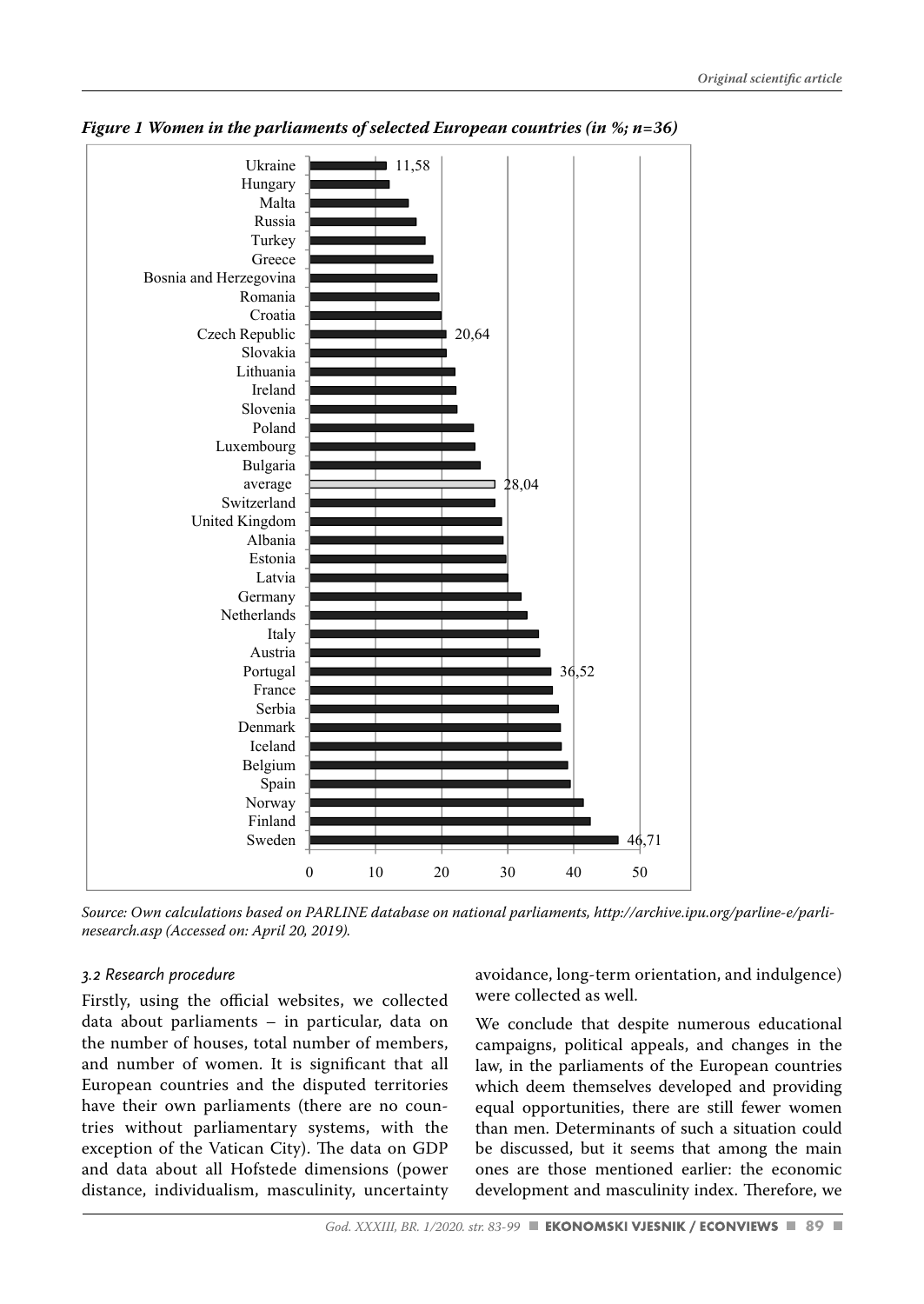propose the following hypotheses (the first is the main hypothesis and the second is auxiliary):

- 1) The presence of women in European parliaments is directly proportional to the economic development measured in GDP per capita; and
- 2) The number of women in parliaments depends also on the type of society measured by the masculinity index.

Masculinity index is determined on the basis of factors such as: people being ego-oriented, importance of money and things, living to work, high economic growth as a priority, solving conflicts with force, religion being the most important in life, men earning more than women, traditional family structures, failure in life being perceived as a catastrophe (Hofstede, 2001: 297). Thus, the index describes the mentality of society and its attitude towards the  $\beta_2$ *MASCULINITY<sub>i</sub>* +  $u_i$ present and the past. We believe that apart from economic development, these are the key factors shaping the situation of women, and thus we assume that the lower the masculinity index in a given society, the higher the number of women in parliaments.

The level of development of a given country can, of course, be assessed by means of various indicators, such as unemployment, inflation, or investments, depending on the adopted priorities. One of such indicators is also the GDP, which provides answers to many important questions concerning economic activity (Jütting et al., 2006). Of course, this is by no means a perfect measure, as it does not reflect everything that happens in a country's economy, but it is widely used and therefore allows international comparisons (Saunders, Dalziel, 2017).

In order to assess the degree of gender equality in European parliaments, we collected data on all European countries, including those which are only partially located in Europe (Russia, Turkey) or are disputed territories (Transnistria). As previously mentioned, data were collected for 51 European countries and territories for which the participation of women in parliaments was calculated. In the analysis we included the following: percentage of women in national parliaments (PERWOMEN-PARLI); gross domestic product per capita (GDPC); masculinity dimension of the Hofstede cultural differences index (MASCULINITY), and we also used the Ordinarily Least Squares method (OLS) for statistical calculations. All data is for 2018.

The model we propose is as follows:

 $PERWOMENPARLI_i = \beta_0 + \beta_1 LGDPC_i +$ 

where  $i = 1, \ldots, n$ , denotes the country, PERWOM-ENPARLI refers to the percentage of women in national parliaments, LGDPC is the logarithm of Gross Domestic Product per capita, MASCULIN-ITY is the masculinity dimension of the Hofstede cultural differences index. Finally, u<sub>i</sub> represents the error term. The logarithm is used here to respond to skewness towards large values, i.e. a case in which one or a few values are much larger than the bulk of the data.

As a dependent variable, we calculated the percentage of women in national parliaments (lower and upper houses), marked as PERWOMENPARLI. The basic indicators calculated for the sample are shown in Table 2. Data for the sample were obtained from resources listed in Methodology part (3.1).

|                    | Mean     | Median   | Standard<br><b>Deviation</b> | Minimum | Maximum   |
|--------------------|----------|----------|------------------------------|---------|-----------|
| PERWOMENPARLI      | 28.04    | 28.55    | 9.24                         | 11.58   | 46.71     |
| <b>GDPC</b>        | 39531.24 | 37092.45 | 19395.71                     | 8800    | 107525.20 |
| LGDPC              | 10.46    | 10.52    | 0.51                         | 9.08    | 11.58     |
| <b>MASCULINITY</b> | 44.86    | 43.00    | 24.29                        | 5.00    | 100.00    |

*Table 2 Main statistical indicators calculated for the sample (n=36)*

Variables: PERWOMENPARLI (percentage of women in national parliaments); GDCP (Gross Domestic Product per capita); LGDPC (logarithm of Gross Domestic Product per capita); MASCULINITY (masculinity dimension of the Hofstede cultural differences index).

Source: Own calculations based on CIA World Factbook<sup>17,</sup> OECD<sup>18,</sup> Hofstede Insights<sup>19</sup> and PARLINE database on natio*nal parliaments20 (all accessed on: April 20, 2019)*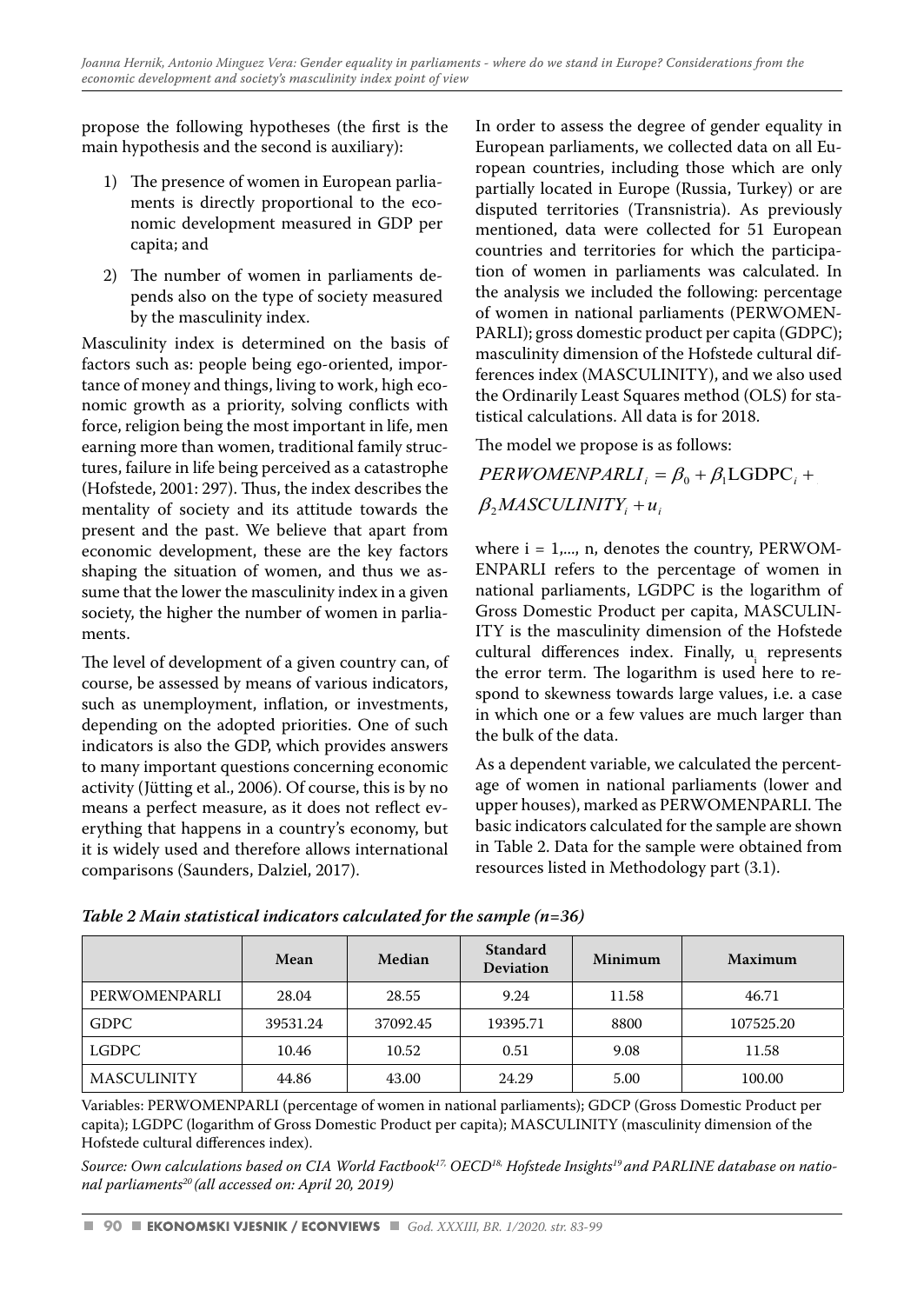According to our assumptions, as a dependent variable we calculated the percentage of women in national parliaments (PERWOMENPARLI) for lower and upper houses. We also included two independent variables: the logarithm of the Gross Domestic Product (GDP) per capita of each country (LGDPC), and the masculinity dimension of the Hofstede cultural differences index (MASCULIN-ITY). For statistical calculations, due to the fact that we only had one period of data (year 2018), the ordinary least squares (OLS) method was used to estimate regression.

Table 2 presents main statistical indicators of the sample (n=36), and, as we can see, the mean of women in parliaments is only 28.04%, which is far from the equality value of 50%. In fact, the maximum value observed in our sample is only 46.7%. Thus, in all the studied countries men constitute a majority in the parliaments. As regards the masculinity dimension, we observed a large variation with values from 5 to 100. This table also shows significant differences in the GDP per capita.

#### *4. Results and discussion*

In our considerations, we intend to establish the degree of implementation of the millennium goal concerning the promotion of gender equality and empowerment of women. It is a very complex problem, which manifests itself differently in different countries. Therefore, we began with establishing the basic information and measures for the selected countries (Table 2). As mentioned above, for the detailed analysis and calculation, the countries with the calculated masculinity index have been selected, which is why their number has been reduced to 36. In Table 3, we calculated women's participation in parliaments, and included information on GDP per capita and Hofstede's masculinity index. For bicameral parliaments, the share of women in each chamber was calculated separately, and then the average of two values was calculated. It should be noted here that the higher the PERWOMENPARLI variable (close to 100), the better; and the higher the GDPC variable, the better, while the lower MASCULINITY variable, the better (the country is more feminine). It can be noticed that the country with the largest representation of women in the parliament is Sweden. As it was mentioned before, Sweden is the most developed country in terms of gender equality, and it is also developed in terms of economic performance (it ranks  $12<sup>th</sup>$  in Europe in terms of GDP). On the other side, there are countries like Ukraine, Hungary or Russia – former communist states, still struggling with problems and striving to improve their economic situation.

As far as the masculinity dimension is concerned, again Sweden has the best result with a low value of 5. Noticeable are also the good figures of Norway and Latvia. However, Slovakia presents the maximum masculinity dimension with a figure of 100, followed by Hungary and Albania. Also noteworthy are the surprisingly high masculinity indexes presented by Germany, Switzerland, Italy, and Austria. In terms of GDP per capita, the richest country is Luxembourg, followed by Norway, Switzerland, and Ireland, while Ukraine is the poorest country, followed by the majority of the former Yugoslav states.

The calculations of women's participation in the parliaments of European countries presented in Table 3 show that the three countries with the highest participation of women are Scandinavian countries (Sweden: 46.71%, Finland: 42.5%, and Norway: 41.42%), where the GDP per capita is very high, while the masculinity index is very low (Sweden, Norway), or quite low (Finland). It is worth recalling that the average share of women in parliaments is 28.04% (as given in Table 2). This means that the two factors mentioned (GDP and masculinity index) can be of key importance here.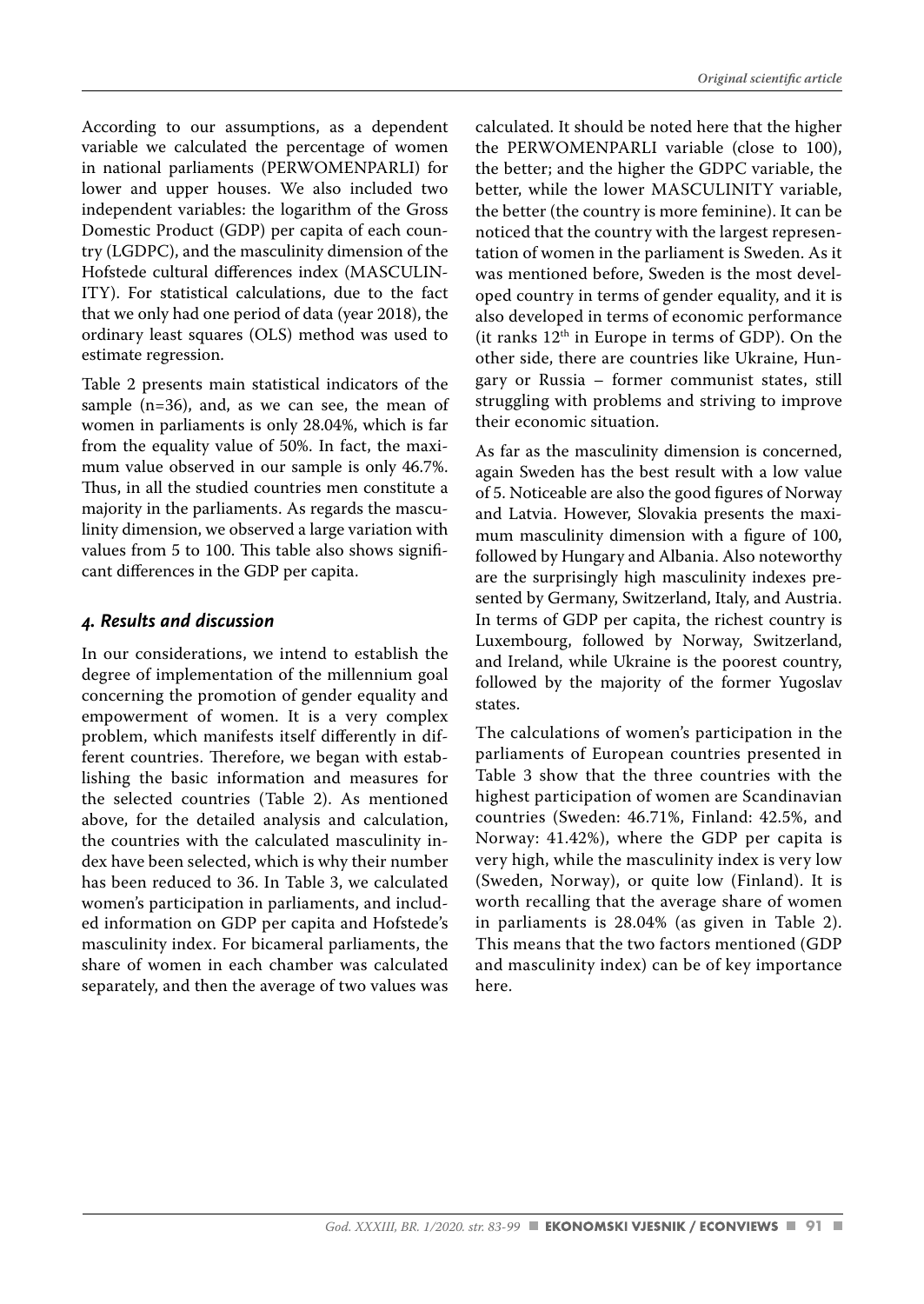| Table 3 Women in national parliaments, gross domestic product per capita and masculinity dimensi- |  |
|---------------------------------------------------------------------------------------------------|--|
| on of the Hofstede cultural differences index by country $(n=36)$                                 |  |

| Country                | PERWOMENPARLI | <b>GDPC</b> | <b>MASCULINITY</b> |
|------------------------|---------------|-------------|--------------------|
| Albania                | 29.29         | 12500.0     | 80                 |
| Austria                | 34.84         | 50000.0     | 79                 |
| Belgium                | 39.05         | 46600.0     | 54                 |
| Bosnia and Herzegovina | 19.30         | 12800.0     | 54                 |
| Bulgaria               | 25.83         | 21800.0     | 40                 |
| Croatia                | 19.87         | 26261.7     | 40                 |
| Czech Republic         | 20.64         | 38021.5     | 57                 |
| Denmark                | 37.99         | 54337.4     | 16                 |
| Estonia                | 29.70         | 31700.0     | 30                 |
| Finland                | 42.50         | 44500.0     | 26                 |
| France                 | 36.76         | 44100.0     | 43                 |
| Germany                | 32.01         | 52574.3     | 66                 |
| Greece                 | 18.67         | 27800.0     | 57                 |
| Hungary                | 12.06         | 28798.6     | 88                 |
| Iceland                | 38.10         | 55322.1     | 10                 |
| Ireland                | 22.15         | 76889.3     | 68                 |
| Italy                  | 34.65         | 38200.0     | 70                 |
| Latvia                 | 30.00         | 28378.1     | 9                  |
| Lithuania              | 21.99         | 32400.0     | 19                 |
| Luxembourg             | 25.00         | 107525.0    | 50                 |
| Malta                  | 14.93         | 41900.0     | 47                 |
| Netherlands            | 32.89         | 53900.0     | 14                 |
| Norway                 | 41.42         | 62182.5     | 8                  |
| Poland                 | 24.82         | 29574.0     | 64                 |
| Portugal               | 36.52         | 30500.0     | 31                 |
| Romania                | 19.57         | 24600.0     | 42                 |
| Russia                 | 16.12         | 27900.0     | 36                 |
| Serbia                 | 37.65         | 15100.0     | 43                 |
| Slovakia               | 20.67         | 32376.2     | 100                |
| Slovenia               | 22.31         | 36163.4     | 19                 |
| Spain                  | 39.45         | 38400.0     | 42                 |
| Sweden                 | 46.71         | 51404.8     | 5                  |
| Switzerland            | 28.05         | 66299.6     | 70                 |
| Turkey                 | 17.48         | 28606.9     | 45                 |
| Ukraine                | 11.58         | 8800.0      | 27                 |
| United Kingdom         | 29.06         | 44909.1     | 66                 |

Variables: PERWOMENPARLI (percentage of women on national parliaments); GDPC (gross domestic product per capita); MASCULINITY (masculinity dimension of the Hofstede cultural differences index).

Source: Own calculations based on CIA World Factbook<sup>21,</sup> OECD<sup>22</sup>, Hofstede Insights<sup>23</sup> and PARLINE database on natio*nal parliaments24 (all accessed on: April 20, 2019)*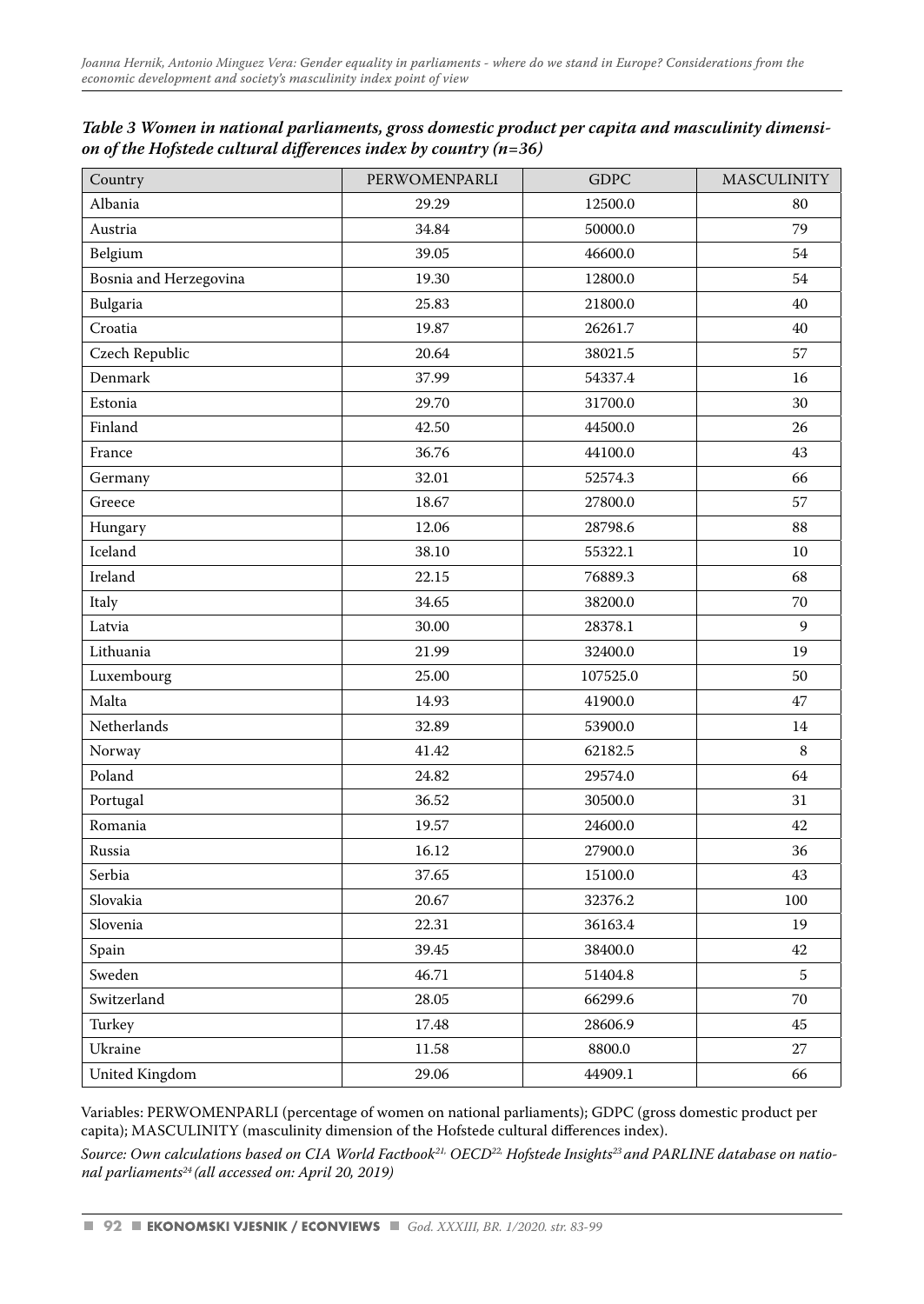Calculations also show that in terms of GDP per capita Luxembourg (over USD 107,500), Ireland (76,889.3) and Switzerland (66,299.6) have the highest level, while in these countries women's participation in parliaments is quite average (22-28%). This is due to the high masculinity index, which is around 50-70. The countries with the lowest rates of women in parliaments are Ukraine, Hungary, and Malta. Ukraine has a low masculinity index (27), but it also has a very low GDP per capita, so it seems that the weak economic level has influenced the role of women in politics and society, because this country has the lowest number of women in parliament (11.58%). This is confirmed by the statistical calculations presented in Table 4.

#### *Table 4 OLS regression of LGDPC and MASCULINITY on PERWOMENPARLI*

| <b>Variables</b>   | Model                   |
|--------------------|-------------------------|
| LGDPC              | $6.829***$<br>(2.52)    |
| MASCULINITY        | $-0.124**$<br>$(-2.15)$ |
| <b>CONSTANT</b>    | $-37.865$<br>$(-1.32)$  |
| F statistic        | $5.91***$               |
| Adjusted R Squared | 0.219                   |

Notes. (\*) and (\*\*) indicate significance levels of 5%, and 1%, respectively. T statistic in brackets.

Variables: PERWOMENPARLI (percentage of women on national parliaments); LGDPC (logarithm of Gross Domestic Product per capita); MASCULINITY (masculinity dimension of the Hofstede cultural differences index).

*Source: Own calculations based on data in Table 3.*

In Table 4, instead, we are searching for the relationship between GDP and the number of women in parliament, and the calculations show that such a dependency does exist (and is statistically significant). As we can see, the beta coefficient presents a value of 6.8 and it is significant at 99% level. We observed that European countries with a higher GDP per capita have more women in their parliaments. This finding confirms that gender equality is higher in more economically developed countries and it is in line with the arguments of Blair (2012), and Panda (2018). We have thus proven that there is a positive correlation between the number of women in parliament and GDP, and a negative correlation between the number of women and the masculinity index.

As the main contribution of our paper we perceive the evidence that throughout Europe, the level of social and political activity of women is associated with economic development, however, we realize that this is not the only factor. Thus, we have also proven that countries with lower masculinity dimension have more female representatives in national parliaments. In fact, we obtained a beta coefficient of -0.124 and the relationship is significant at 95% level. This finding is important because, as we demonstrate, lower masculinity dimension helps to improve the gender equality politics, but also "the dominant values in a masculine society are achievement and success; the dominant values in a feminine society are caring for others and quality of life" (De Mooij, Hofstede, 2001: 89). This argument assumes that countries with more women in top positions can create better conditions for living, which means better development in the future.

One can, of course, wonder if other factors are (ir) relevant, such as the way parliamentary elections are conducted and the existence of gender quotas. However, among the top ten countries in Table 2 (Sweden, Finland, Norway, Spain, Belgium, Iceland, Denmark, Serbia, France, and Portugal) there is no one dominant political solution. Electoral parity for women is in force in France and Belgium (constitutional), and in Spain and Portugal (statutory). The internal party regulations were applied in Sweden, while in the other five countries there are no formal regulations in this area (Gorzelany-Plesinska, 2011; Lu, 2016). Thus, we can say that political solutions are not a key determinant. However, it seems that the significance of two factors can certainly be demonstrated: prosperity measured by GDP per capita, and cultural specificity measured by the society's masculinity/femininity index, while the role of gender quotas introduced by law is not fully evidenced. Poland can serve as an example. In 2011, gender quotas were introduced while preparing electoral lists. In the elections of 2011 and 2015 more women did indeed appear on the lists, but the number of women elected to the parliament or performing important political function did not increase (Millard, 2014; Gwiazda, 2017). This means that the mere presence of women on electoral lists does not guarantee their election.

Figure 2 shows differences between two groups of countries: group A comprises 10 European countries with the largest number of women in parliament (39.61 on average), while group B comprises 10 countries with the smallest number of women (17.02 on average).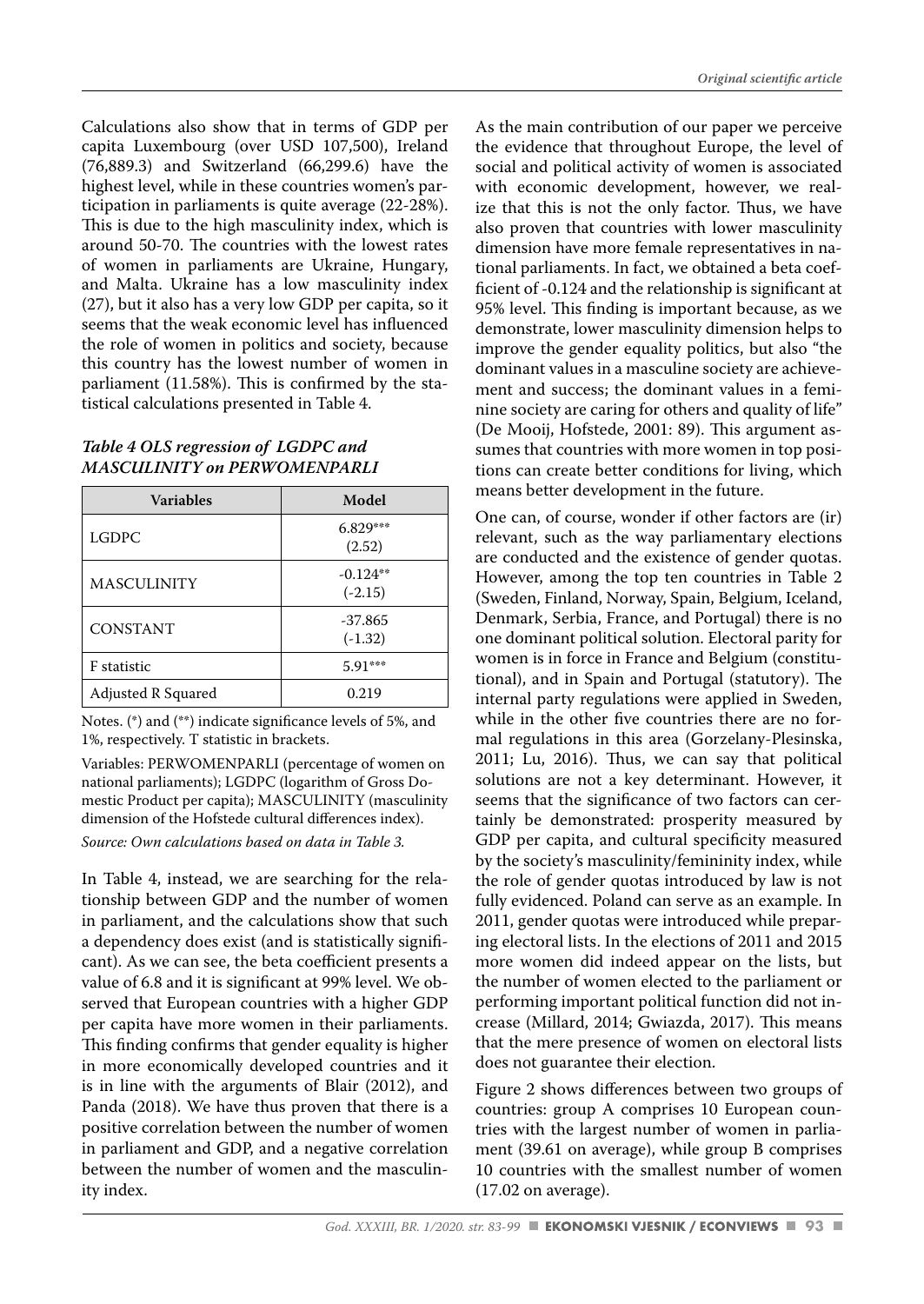*Figure 2 Differences between countries with the largest (A) and smallest (B) number of women in par*liaments



Notes. Variables: MASCULINITY Av (average masculinity dimension of the Hofstede cultural differences Notes. Variables: MASCULINITY Av (average masculinity dimension of the Hofstede cultural differences index); index); GDPC/1000 Av (average Gross Domestic Product per capita divided by 1000); PERWOMENPARLI Av GDPC/1000 Av (average Gross Domestic Product per capita divided by 1000); PERWOMENPARLI Av (average percentage of women in national parliaments).

*Source: Own calculations.*

It can be concluded that larger numbers of women in parliaments are accompanied by a higher GDP index and a lower masculinity index, while the low numbers of women in parliaments are accompanied by a low GDP and a high masculinity index. This means that the achievement of the new Sustainable Development Goals, in particular the situation of women, is not only dependent on the good will of politicians or promotional campaigns for gender equality, but also on the development of the economy, and the values of societies (Booth et al., 2003). Obviously, changes in both those areas require time.

In the following paragraphs, the considerations pertain to all of Europe, i.e. countries that are sometimes ignored in literature on Europe, such as Turkey, Georgia, or the Balkan states remaining outside the EU. Although Turkey has GDPC at the level of USD 28,606, it is still much lower than the European average (USD 39,531); it also has an above-average masculinity index (45), therefore the share of women in the Turkish parliament is low (17.48%). Unfortunately, not all countries have calculated Hofstede indexes, which limited the possibility of precise calculations for all the countries of Europe. Among them is Georgia, whose society is nonetheless similar to those of other post-communist states such as Ukraine or Poland (Tkeshelashvili, 2009); it can thus be assumed that Georgia will have a high masculinity index, which, along with low GDPC (USD 10,700) explains the very low share of women in the country's unicameral parliament (14.67%).

Among the Balkan states, the situation is diversified. Significant progress has been noted in North Macedonia, Kosovo, and Serbia, where gender quotas were introduced for the political representation of women. For instance, in Serbia, where GDPC is only USD 15,100, the parliament consists of 37.65% of women (with the average for Europe being 28.04%). This can be explained by the fact that in 2006 the quotas for women's participation were put in the Serbian constitution and in the adopted electoral law, in accordance with which every third candidate on the list for the parliament had to be a person of the underrepresented gender (Lendák-Kabók, 2013). In addition, Serbia has applied for membership in the EU, and so it has to meet various requirements, among them those related to gender equality. Thus, similar to France or Belgium, women have access to parliament guaranteed by the Basic Law. Other Balkan countries, such as Albania, Bosnia and Herzegovina, Montenegro, also tackled the issues of gender equality. In those countries, the share of women in parliaments is 29.3%, 19.3%, and 23.5% respectively, so it is higher than in Ukraine (11.58%), Hungary (12.06%), Turkey (17.48%), and even Greece (18.67%). Analysing the changes occurring in the Balkan countries, what should be emphasized are the law reforms and adjustments to the requirements of the EU.

Next to the most essential data, we have also collected information on the sex ratios and unemployment levels in each country. We wanted to verify whether women really do constitute half of each population and whether it was an important factor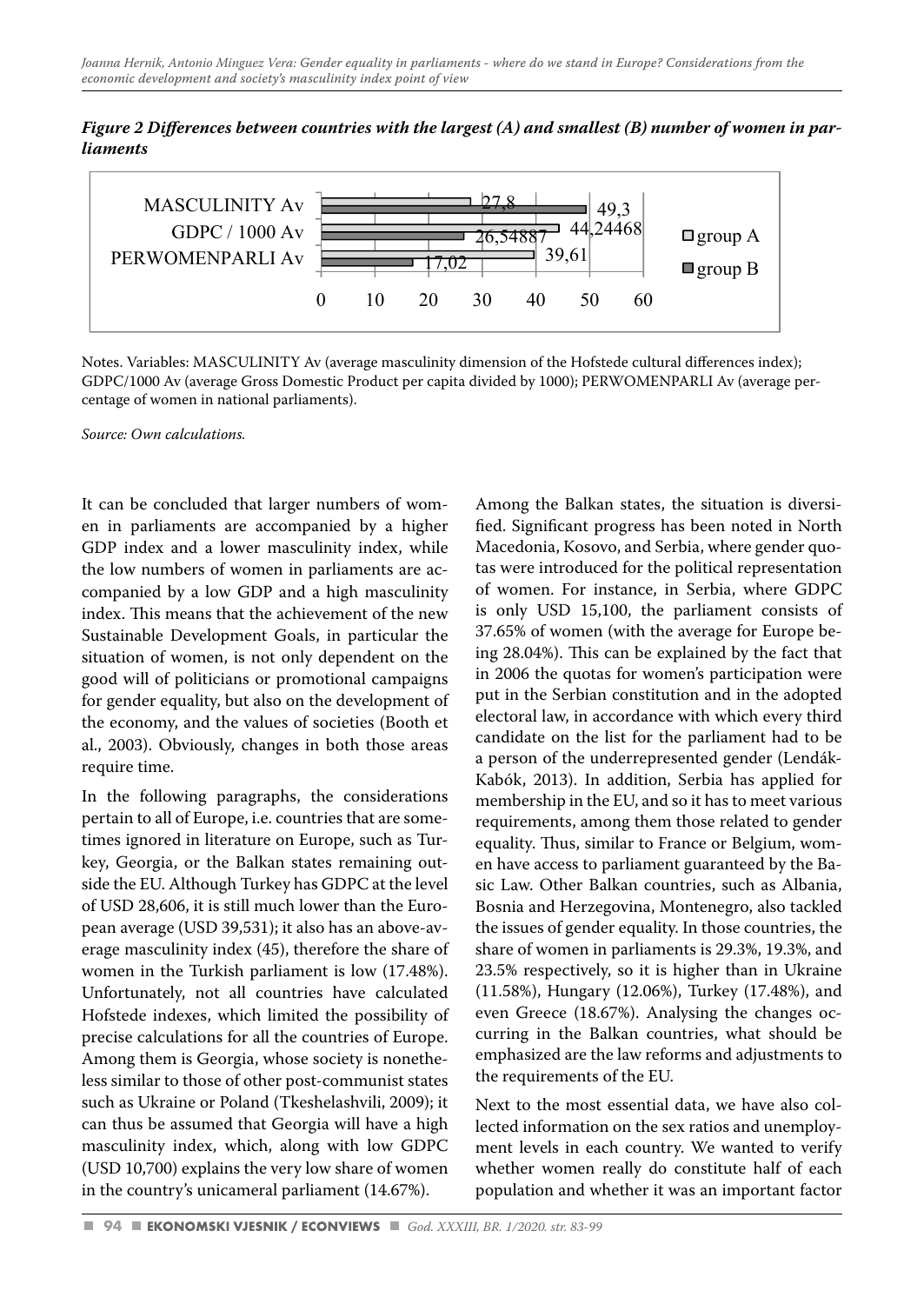determining the number of women in parliaments. It turns out that the average sex ratio in European countries is 50.95% of women to 49.05% of men. Andorra (41.59%), Cyprus (47.4% and 48.91%) and Kosovo (48.5%) have the smallest proportion of women. In Estonia, Belarus, Lithuania, Ukraine, Transnistria, and Latvia, women constitute over 53% of the population. However, there is no statistically significant correlation between the number of women in a given country and the number of women in the country's parliament. There is also no relation between the number of women in parliaments and unemployment. Therefore, it seems that what can be certainly proven is the relationship between the number of women in the parliament and the level of GDP together with the masculinity index.

## *5. Conclusions and recommendations*

As it was mentioned in the beginning, in 2019, Europe celebrated the centenary of women's rights in politics. At the beginning, it was a matter of rights themselves, but since the 1950s, the issue of women's participation in public life has become more prominent. This is evident in the declarations of international organizations and the European Union on social and political priorities.

The analysis of data collected for 51 European countries prove that although women constitute 50% of the population, their participation in public life remains small. Our calculations allow us to state that the participation of women in European parliaments is still low and on average it is 28.04%. Only three countries achieved a level above 40% (Sweden, Finland, and Norway). No European country reached the index of 50%. As many as 15 out of 51 parliaments in Europe (29.41%) have a female participation rate below 20%. Determining clear reasons for this can be difficult, because societies are very different, however, two measures of a universal nature can be used here: GDP per capita and masculinity index. So, the aim of this article was to determine the participation of women in European parliaments and to verify two hypotheses, namely: 1) the presence of women in European parliaments is directly proportional to the economic development measured by GDP per capita; and 2) the lower the masculinity index in a given society, the higher the number of women in parliaments.

The presented calculations confirm our hypotheses that the participation of women in parliaments depends on the economic level of the country and on the "masculinity" of society. Changes in both these areas are difficult and require time, so quick transformations should not be expected. Certainly, an appropriate information policy and the introduction of legal regulations defining a specific level of women's presence in politics (for example, the existence of gender quotas) may also be of some importance, but the research to date does not prove a close relationship. It should be added that our calculations did not show any relationship between the total number of women in the country and the number of women in the parliaments, nor is the latter related to factors such as rate of unemployment.

Undeniably, the number of women in parliaments is a result of numerous conditions. In addition to economic factors, the political system should be mentioned here, including the constitution containing a non-discrimination clause covering gender. There are also other considerations involved such as the dominant religion (or lack thereof), ethnic structure of society, activity of non-governmental organizations, and electoral regulations, i.e. the method of electing representatives to parliaments and the existence of gender quotas. It can be assumed as well that other factors play some role too, for example, the level of internationalization of the economy, which brings different gender perceptions; however, this also seems to be related to the economic development. The above issues can be the subject of further research, however today it can be stated that the richer the country, the more women in parliaments, and the lower the masculinity index, again the more women in parliaments.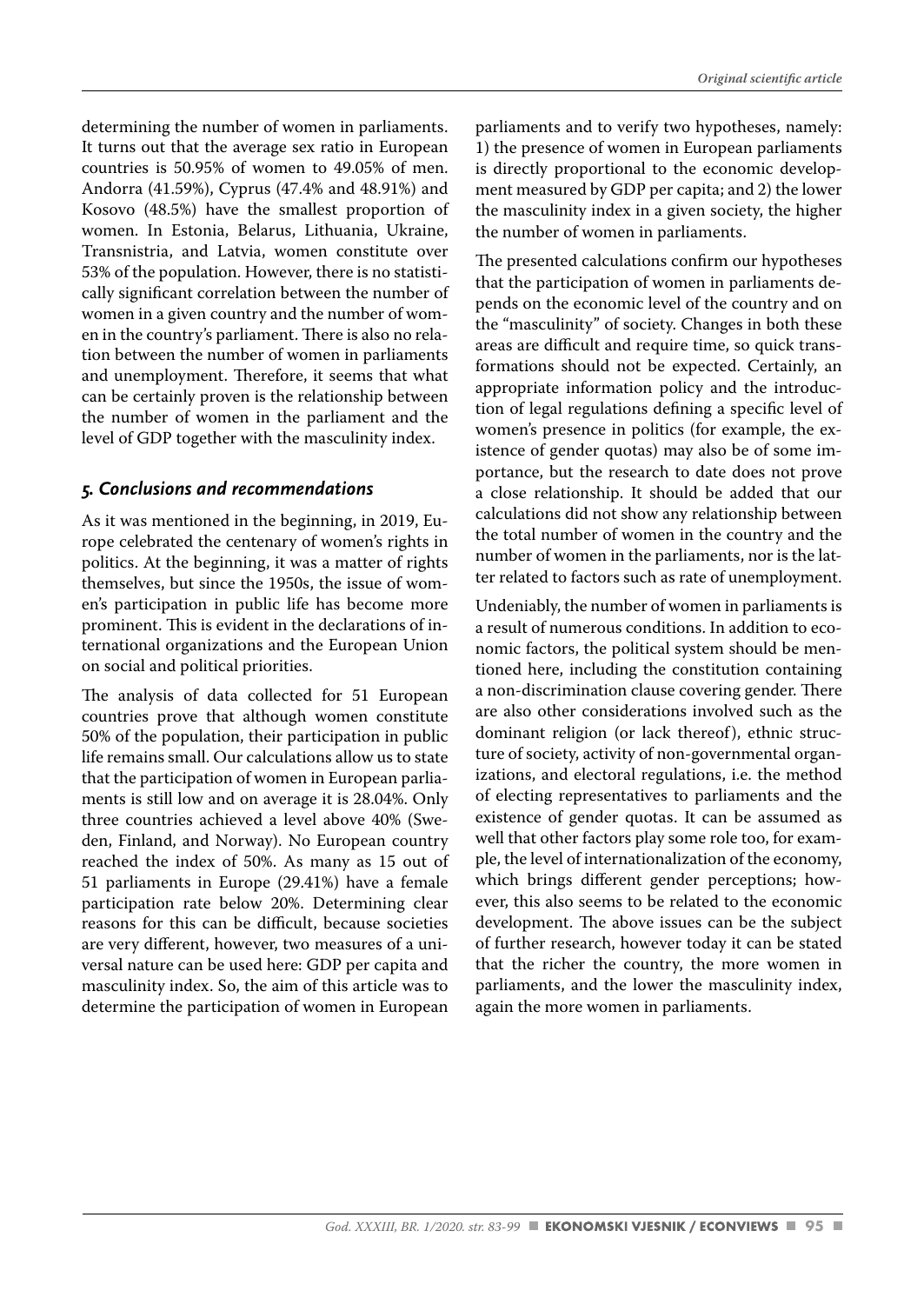#### **References**

- 1. Andritoi, C. (2012), "The evolution of women's participation in the parliament and measures of promoting women's participation in political life", Annals of Eftimie Murgu University Resita, Fascicle II, Economic Studies, Vol. 1, pp. 587-594.
- 2. Arif, S. K. (2019), "Economic, social and cultural rights of women: International legal framework, justiciability and challenges", International Journal of Law and Management, Vol. 61, No. 1, pp. 191-204.
- 3. Austen, S., Mavisakalyan, A. (2016), "Constitutions and the political agency of women: A cross-country study", Feminist Economics, Vol. 22, No. 1, pp. 183-210.
- 4. Beaurain, G., Masclet, D. (2016), "Does affirmative action reduce gender discrimination and enhance efficiency? New experimental evidence", European Economic Review, Vol. 90, pp. 350-362.
- 5. Beugelsdijk, S., Kostova, T., Roth, K. (2017), "An overview of Hofstede inspired country level culture studies in international business", Journal of International Business Studies, Vol. 48, pp. 30-47.
- 6. Blair, D. (2012), "An Investigation into the Proportion of Women in National Parliament in a Cross-Country Sample", The Student Economic Review, Vol. 26, pp. 57-69.
- 7. Booth, A. L., Francesconi, M., Frank, J. (2003), "A sticky floors model of promotion, pay, and gender", European Economic Review, Vol. 47, No. 2, pp. 295-322.
- 8. Braunstein, E. (2008), "Feminist political economy in a rent-seeking society: an investigation of gender inequality and economic growth", Journal of Economic Issues, Vol. 42, No. 4, pp. 959-979.
- 9. Brennan, R. (1988), "Overcoming Barriers to Women's Leadership: Ending Women's Internalised Oppression", Industrial and Commercial Training, Vol. 20, No. 5, pp. 18-20.
- 10. Chiva, C. (2005), "Women in Post-communist Politics: Explaining Under-representation in the Hungarian and Romanian Parliaments", Europe-Asia Studies, Vol. 57, No. 7, pp. 969-994.
- 11. Chiva, C. (2018). Gender, Institutions and Political Representation. London: Palgrave Macmillan.
- 12. Coka, D. A., Freier, R., Mollerstrom, J. (2017), "Gender parity in German politics: Further effort required", DIW Economic Bulletin, Vol. 7, No. 37, pp. 365-374.
- 13. Coller, X., Jaime-Castillo, A.M., Mota, F. (2018). Political Power in Spain. The Multiple Divides between MPs and Citizens. Cham: Palgrave Macmillan.
- 14. De Mooij, M., Hofstede, G. (2001), "The Hofstede model: Applications to global branding and advertising strategy and research", International Journal of Advertising, Vol. 29, No. 1, pp. 85-110.
- 15. Dingler, S.C, Kroeber, C., Fortin-Rittberger, J. (2019), "Do parliaments underrepresent women's policy preferences? Exploring gender equality in policy congruence in 21 European democracies", Journal of European Public Policy, Vol. 26, No. 2, pp. 302-321.
- 16. Dimitrov, K. (2014), "Geert Hofstede Et Al's Set of National Cultural Dimensions: Popularity and Criticisms", Economic Alternatives Journal Vol. 2014, No. 2, pp. 30-60.
- 17. Elomäki, A. (2015), "The economic case for gender equality in the European Union: selling gender equality to decision-makers and neoliberalism to women's organizations", European Journal of Women's Studies, Vol. 22, No. 3, pp. 288-302.
- 18. Felger, B., Lesinger, G., Tanta, I. (2017), "Discrimination of women in management positions in politics in Croatia – The case of political participation in government management between 1990 and 2016", Ekonomski vjesnik, Vol. 30, No. 2, pp. 253-338.
- 19. Frajman-Jakšić, A., Ham, M., Redek, T. (2010), "Happiness and Environmental Awareness Factors of Sustainable Development", Ekonomski vjesnik, Vol. 23. No. 2, pp. 467-482.
- 20. Franceschet, S., Krook, M.L., Tan, N. (2019). The Palgrave Handbook of Women's Political Rights. Gender and Politics. London: Palgrave Macmillan.
- 21. Galligan, Y., Coleman, M., (2019), "Women and politics in Ireland since 1918", Eolas Magazine, Available at: https://www.eolasmagazine.ie/women-and-politics-in-ireland-since-1918/ (Accessed on: May 20, 2019)

**<sup>96</sup>** *God. XXXIII, BR. 1/2020. str. 83-99*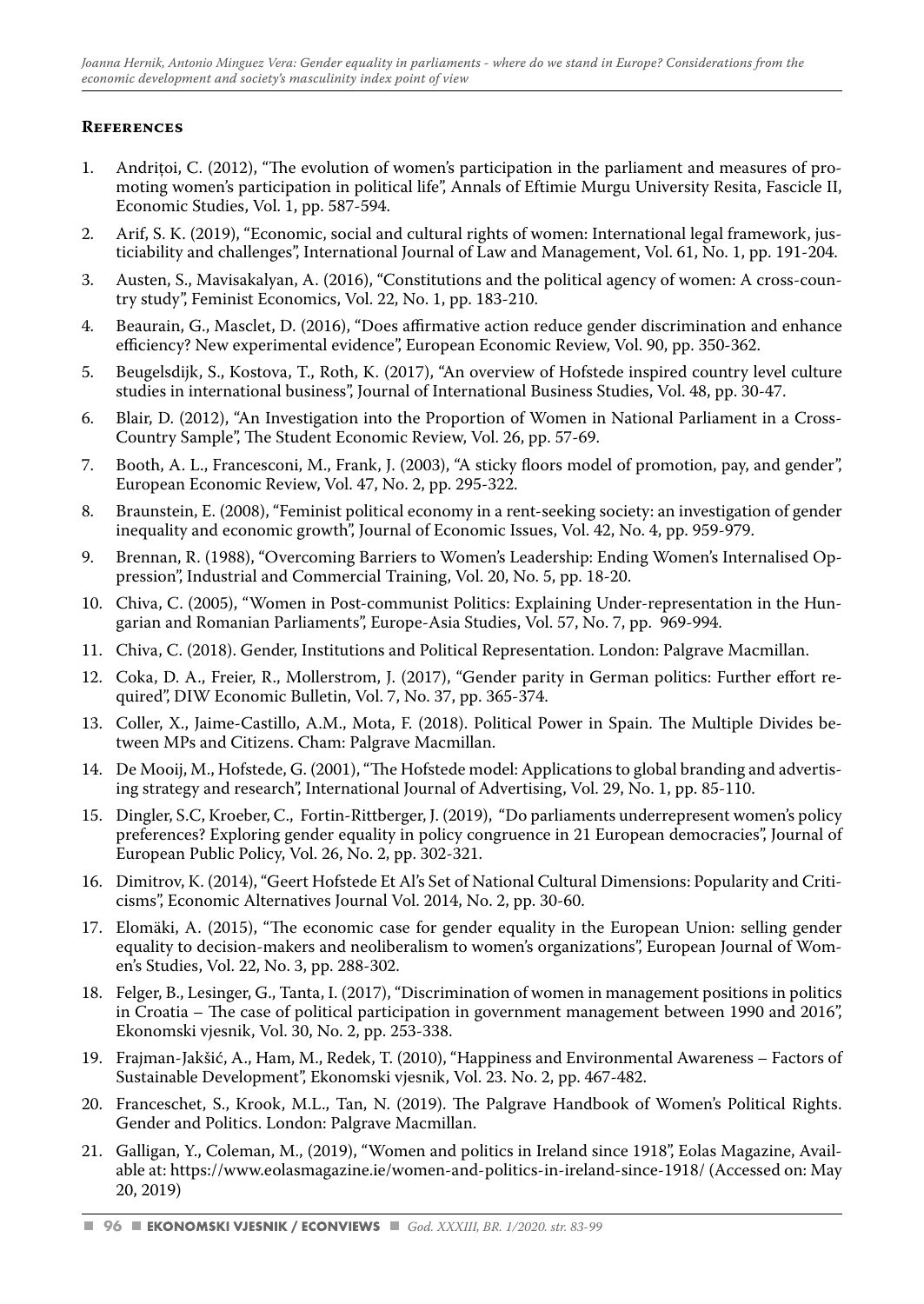- 22. Gherghina, S. (2015). Party organisation and electoral volatility in Central and Eastern Europe. London: Routledge.
- 23. Gorodnichenko, Y., Roland G. (2011), "Which dimensions matter for long-run growth?", American Economic Review, Vol. 101, pp. 492-498.
- 24. Gorzelany-Plesinska, J. (2011), "Kwoty i parytety w krajach Unii Europejskiej", Słuzba Pracownicza, Vol. 2, pp. 16-19.
- 25. Henderson, S. L., Jeydel, A. S. (2014). Women and Politics in a Global World. New York, NY: Oxford University Press.
- 26. Hinek S., Stanić I., Škarica J. (2019), "Importance of promoting quality of life of elderly people under the influence of globalization", Ekonomski Vjesnik, Vol. 32. No. 1, pp. 9-21.
- 27. Hofstede, G. (2001). Culture's Consequences: Comparing Values, Behaviors, Institutions and Organizations Across Nations. Thousand Oaks: Sage Publications.
- 28. Hughes, M. M., Paxton, P. (2008), "Continuous change, episodes and critical periods: A framework for understanding women's political representation over time", Politics & Gender, Vol. 4, No. 2, pp. 233- 264.
- 29. Jütting, J. P., Morisson, C., Dayton-Johnson, J., Drechsler, D. (2006), "Measuring Gender (In)equality: Introducing the Gender, Institutions and Development Data Base (GID)", Working Paper No. 247, OECD Development Centre, Paris, March 2006.
- 30. Kabeer, N., Natali, L. (2013), "Gender Equality and Economic Growth. Is there a Win-Win?", IDS Working Papers, Vol. 2013, No. 417, Institute of Development Studies, Brighton, February 2013.
- 31. Krook, M. L. (2015), "Empowerment versus backlash: gender quotas and critical mass theory", Journal of Politics, Groups, and Identities, Vol. 3, No. 1, pp. 184-188.
- 32. Kubbe, I. (2018), "Europe's democratic culture in the fight against corruption", Crime, Law and Social Change, Vol. 70, pp. 217-240.
- 33. Lendák-Kabók, K. (2013), "Žene u parlamentima u Republici Srbiji", Temida, Vol. 16, No. 2, pp. 133- 147.
- 34. Lu, S. (2016), "Formal Institutions and Women's Electoral Representation in Four European Countries: Belgium, Germany, Italy, the Netherlands", Journal of International Women's Studies, Vol. 17, No. 1, pp. 19-29.
- 35. Macedo, E., Santos, S. A. (2013), "In the Quest for Equality of Condition: Women's Situation in Belgium, Lithuania, the Netherlands and Portugal", Journal of International Women's Studies, Vol. 14, No. 3, pp. 230-243.
- 36. Millard, F. (2014), "Not much happened: The impact of gender quotas in Poland", Communist and Post-Communist Studies, Vol. 47, No. 1, pp. 1-11.
- 37. Minkov, M. (2018), "A revision of Hofstede's model of national culture: old evidence and new data from 56 countries", Cross Cultural & Strategic Management, Vol. 25, No. 2, pp. 231-256.
- 38. Moulettes, A. (2007), "The absence of women's voices in Hofstede's Cultural Consequences", Women in Management Review, Vol. 22, No. 6, pp. 443-455.
- 39. Ndinda, C., Ndhlovu, T. P. (2018), "Gender, Poverty and Inequality: Exploration from a Transformative Perspective", Journal of International Women's Studies, Vol. 19, No. 5, pp. 1-12.
- 40. Panda, S. (2018), "Constraints faced by women entrepreneurs in developing countries: review and ranking", Gender in Management: An International Journal, Vol. 33, No. 4, pp. 315-331.
- 41. Piniuta, I. (2017), "Belarusian Mentality in the Context Of Intercultural Communication: Grounds For Pessimism And Optimism", Darnioji daugiakalbystė-Sustainable Multilingualism, Vol. 11, No. 1, pp. 34-53.
- 42. Rueschemeyer, M., Wolchik, S. L. (Eds.). (2009). Women in Power in Post-Communist Parliaments. Bloomingdale: Indiana University Press.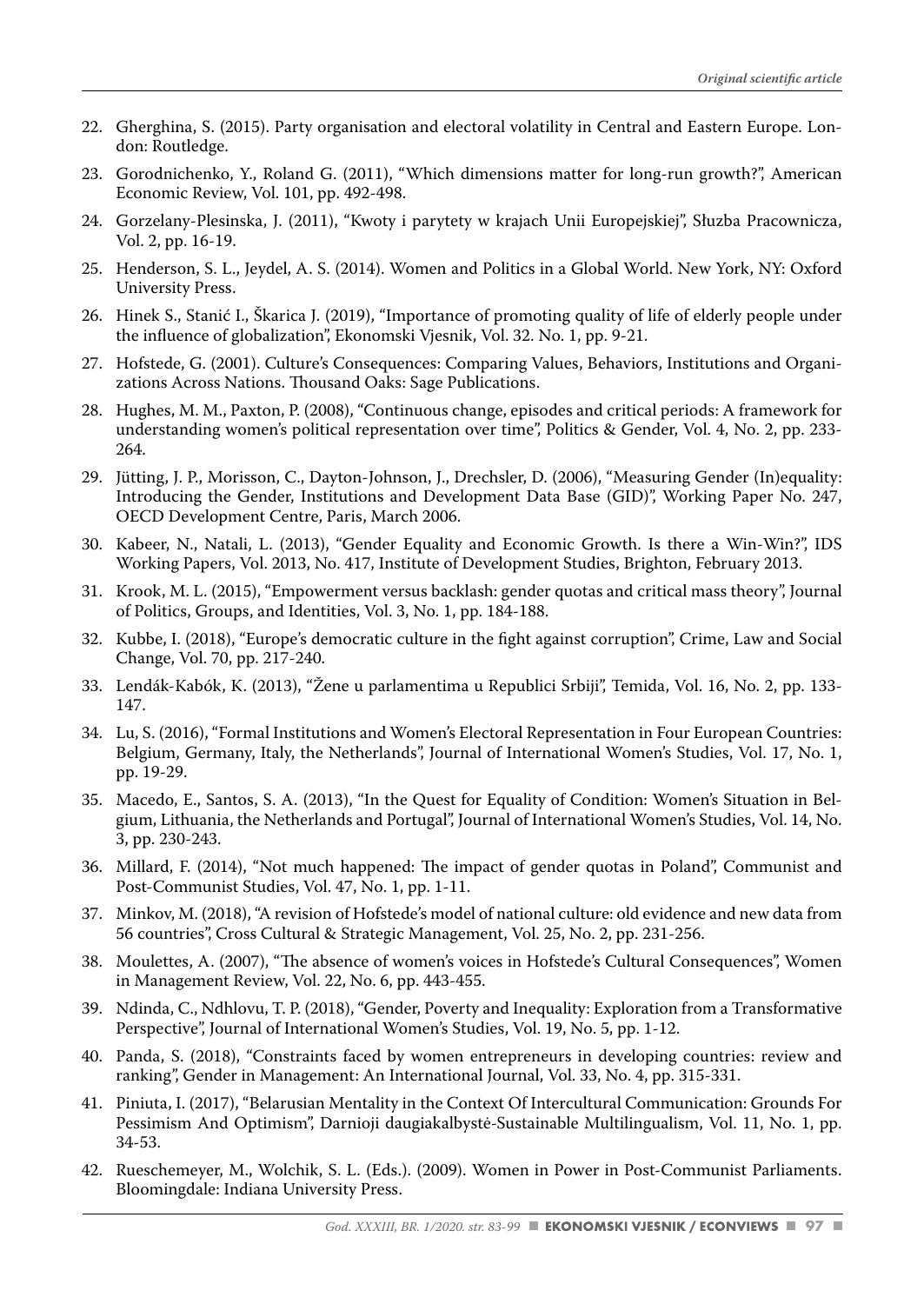- 43. Saunders, C., Dalziel, P. (2017), "Twenty-Five Years of Counting for Nothing: Waring's Critique of National Accounts", Feminist Economics, Vol. 23, No. 2, pp. 200-218.
- 44. Simsek, M. (2014), "Being a woman in Turkey: An application", Economics, Management, and Financial Markets, Vol. 9, No. 4, pp. 419-428.
- 45. Spark, C., Cox, J., Corbett, J. (2019), "Gender, political representation and symbolic capital: how some women politicians succeed", Third World Quarterly, Vol. 40, No. 7, pp. 1227-1245.
- 46. Tkeshelashvili, N. (2009, "The Effects of Culture on the Leadership Style in Georgia", IBSU Scientific Journal, Vol. 3, No. 2, pp. 115-129.
- 47. Touburg, G. (2016), "National habitus: an antidote to the resilience of Hofstede's national culture?", Journal of Organizational Change Management, Vol. 29, No. 1, pp. 81-92.
- 48. Wängnerud, L. (2009), "Women in Parliaments: Descriptive and Substantive Representation", Annual Review of Political Science, Vol. 12, pp. 51-69.
- 49. Wejnert, B., Rodriguez, E. (2015), "Building a Better World for Future Generations through Implementation of Global Gender Equality", in Wejnert, B., Rodriguez, E. (Eds.), Enabling Gender Equality: Future Generations of the Global World, Research in Political Sociology, Vol. 23, pp. 231-243.

#### **Acknowledgments**

Antonio Mínguez-Vera acknowledges financial support from Fundación CajaMurcia and Spanish Government (Project RTI2018-093884-B-I00).

#### **ENDNOTES**

- 1 European Institute for Gender Equality (2017), "Gender Equality Index 2017", available at: https://eige.europa.eu/gender-equality-index (Accessed on: April 20, 2019)
- 2 United Nations (1953), "Convention on the Political Rights of Women", available at: https://treaties.un.org/doc/Treaties/1954/07/19540707%2000-40%20AM/Ch\_XVI\_1p.pdf (Accessed on: April 20, 2019)
- 3 United Nations Development Programme (2016), "Sustainable Development Goals", available at: https://www.undp.org/content/ undp/en/home/sustainable-development-goals.html (Accessed on: April 20, 2019)
- 4 United Nations (2015), "The Millennium Development Goals Report 2015", available at: https://www.un.org/millenniumgoals/2015\_ MDG\_Report/pdf/MDG%202015 %20rev %20(July%201).pdf (Accessed on: April 20, 2019)
- 5 Ibidem.
- 6 Ibidem.
- 7 Ibidem.
- 8 European Institute for Gender Equality, "Gender-balanced participation", available at: https://eige.europa.eu/thesaurus/terms/1149 (Accessed on: April 20, 2019)
- 9 European Parliament (2019), "Women in politics in the EU", available at: http://www.europarl.europa.eu/RegData/etudes/ BRIE/2019/635548/EPRS\_BRI(2019)635548\_EN.pdf (Accessed on: April 20, 2019)
- 10 Ibidem.
- 11 Polman, P. (2017), "To close the gender gap, we need to change how we think", World Economic Forum, available at: https://www. weforum.org/agenda/2017/11/why-is-gender-equality-in-decline-and-how-can-we-reverse-it/ (Accessed on: April 20, 2019)
- 12 Central Intelligence Agency (2019), "The World Factbook", available at: https://www.cia.gov/library/publications/the-world-factbook (Accessed on: April 20, 2019)
- 13 Gross domestic product, available at: https://data.oecd.org/gdp/gross-domestic-product-gdp.htm (Accessed on: April 20, 2019)
- 14 Hofstede Insights, available at: https://www.hofstede-insights.com/product/compare-countries/(Accessed on: April 20, 2019)
- 15 Population of the world and countries, available at: https://countrymeters.info/en (Accessed on: April 20, 2019)
- 16 PARLINE database on national parliaments, available at: http://archive.ipu.org/parline-e/parlinesearch.asp (Accessed on: April 20, 2019)
- 17 Central Intelligence Agency (2019), "The World Factbook", available at: https://www.cia.gov/library/publications/the-world-factbook (Accessed on: April 20, 2019)